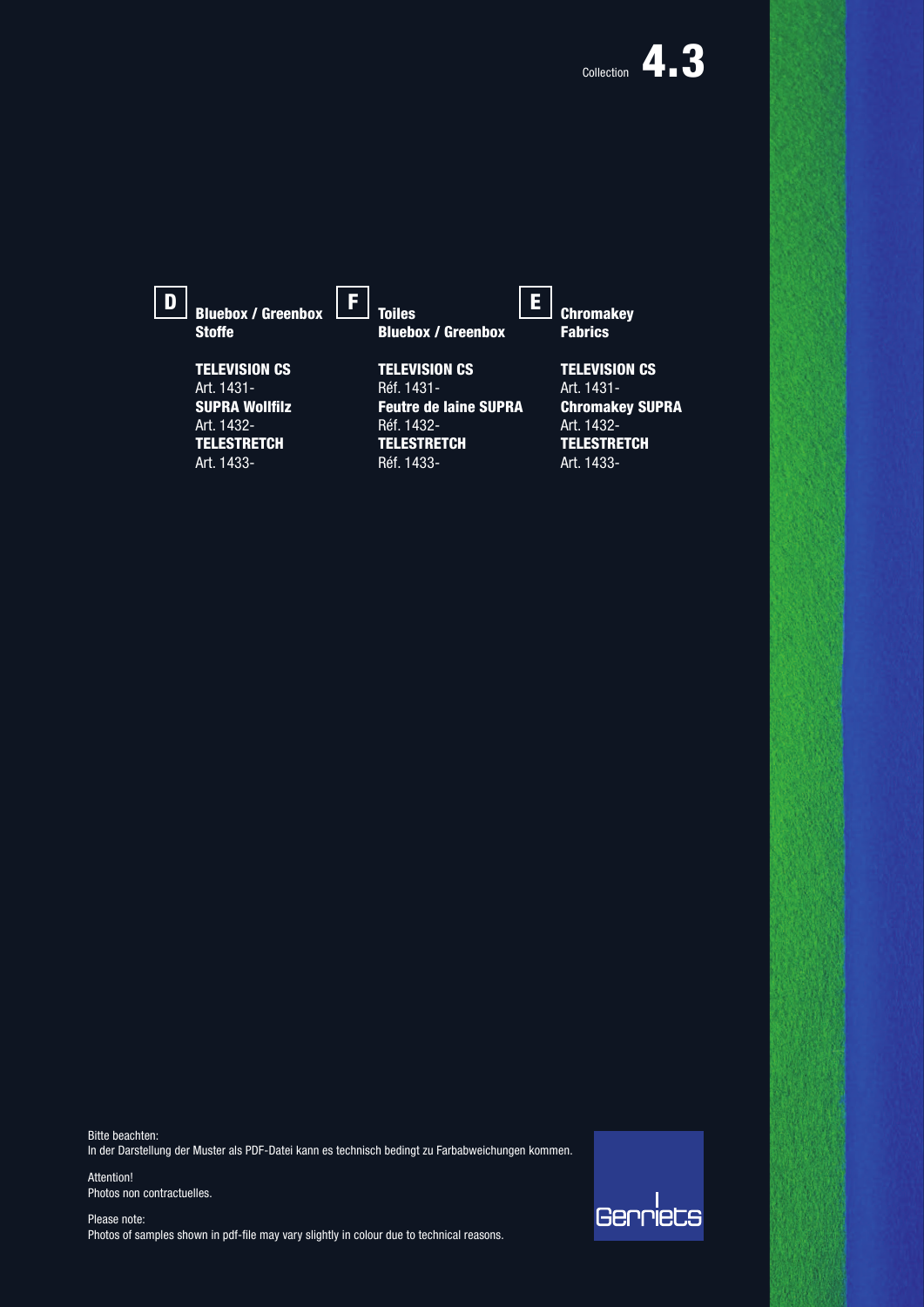## TELEVISION CS

## TELEVISION CS

## TELEVISION CS

100 % Trevira CS. Permanent schwer entflammbar. Speziell entwickelt für TV- und Filmstudios. Stücklängen ca. 60 lfm.

100 % trévira CS. Conçue spécialement pour studios cinéma/TV. Longueur des pièces env. 60 ml.

100 % Trevira CS. Inherently flame retardant. Especially designed for film and TV studios. Piece lengths approx. 65.6 yds.

| Art. / Réf. | Farben   | Coloris  | Colours            | <b>B1</b> |  |           | M1 EN EN* NFPA $ \Leftrightarrow$ cm |           | ft/in   凸 g/m <sup>2</sup> oz/yd <sup>2</sup> |      |
|-------------|----------|----------|--------------------|-----------|--|-----------|--------------------------------------|-----------|-----------------------------------------------|------|
| 1431 5011   | bluebox  | bluebox  | chromakey<br>blue  |           |  | $\bullet$ |                                      | 500 16'4" | 200                                           | 5.90 |
| 1431 5021   | greenbox | greenbox | chromakey<br>green |           |  | $\bullet$ |                                      | 500 16'4" | 200                                           | 5.90 |
|             |          |          |                    |           |  |           |                                      |           |                                               |      |
|             |          |          |                    |           |  |           |                                      |           |                                               |      |



bluebox / bluebox / chromakey blue



greenbox / greenbox / chromakey green

#### SUPRA Wollfilz

Schwer entflammbar ohne Zertifikat. Stücklängen ca. 40 - 45 lfm.

100 % Wolle.

#### Feutre de laine SUPRA

Classement au feu sans norme. Longueur pièces env. 40 - 45 ml.

100 % laine.

### Chromakey SUPRA

100 % Wool. Flame retardant without certificate. Piece lengths  $\sim$  43.7 - 49.2 yds.

| Art. / Réf. | Farben   | Coloris  | Colours            | <b>B1</b> |  | M1 EN EN* NFPA $ \Leftrightarrow$ cm |            | ft/in   凸 g/m <sup>2</sup> oz/yd <sup>2</sup> |      |
|-------------|----------|----------|--------------------|-----------|--|--------------------------------------|------------|-----------------------------------------------|------|
| 1432 1819   | bluebox  | bluebox  | chromakey<br>blue  |           |  |                                      | 70"<br>180 | 210                                           | 6.19 |
| 1432 1829   | greenbox | greenbox | chromakey<br>green |           |  |                                      | 70"<br>180 | 210                                           | 6.19 |
|             |          |          |                    |           |  |                                      |            |                                               |      |





greenbox / greenbox / chromakey green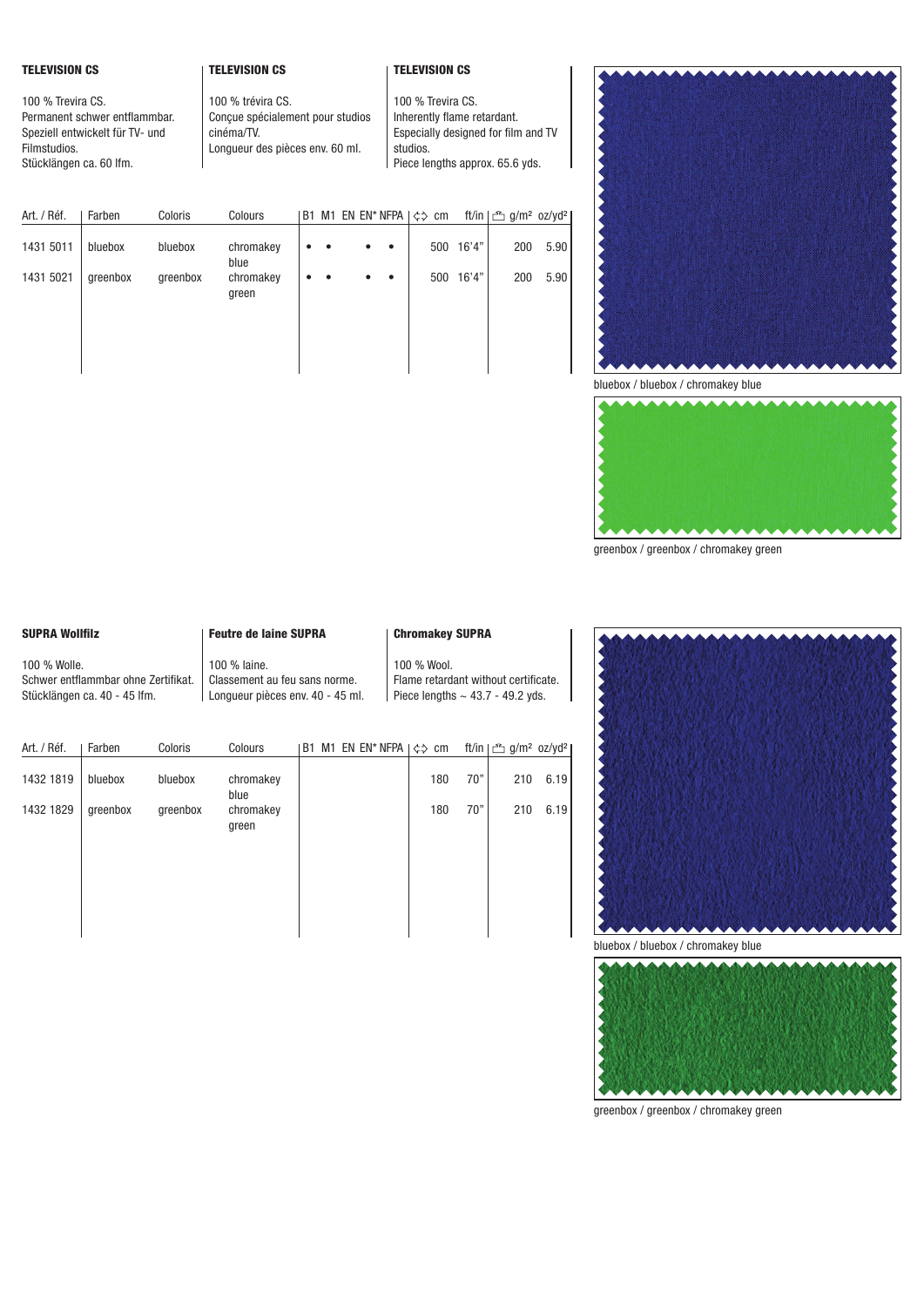## TELESTRETCH

100 % Trevira X-Pand. Stücklängen ca. 50 lfm.

blättern auf unserer Internetseite.

## TELESTRETCH

100 % trévira X-Pand. Longueur des pièces env. 50 ml.

# TELESTRETCH

100 % Trevira X-Pand. Piece lengths approx. 54.6 yds.

| Art. / Réf. | Farben   | Coloris  | Colours            |   |  | B1 M1 EN EN* NFPA $ \Leftrightarrow$ cm |     |        | ft/in   凸 g/m <sup>2</sup> oz/yd <sup>2</sup> |      |
|-------------|----------|----------|--------------------|---|--|-----------------------------------------|-----|--------|-----------------------------------------------|------|
| 1433 4511   | bluebox  | bluebox  | chromakey<br>blue  | ٠ |  |                                         | 450 | 14'9"  | 95                                            | 2.80 |
| 1433 4521   | greenbox | greenbox | chromakey<br>green | ٠ |  |                                         | 450 | 14'9'' | 95                                            | 2.80 |



bluebox / bluebox / chromakey blue



greenbox / greenbox / chromakey green

| Erläuterungen der Brandschutz-   | Informations concernant les normes     | For explanation of flame retardant    | <b>B1</b>   |     | $=$ DIN 4102 B1     |
|----------------------------------|----------------------------------------|---------------------------------------|-------------|-----|---------------------|
| normen B1, M1, BS, EN, EN* und   | de feu B1, M1, BS, EN, EN* et NFPA,    | standards B1, M1, BS, EN, EN* and     | M1          |     | $=$ M1              |
| NFPA unter www.gerriets.com.     | consulter notre site www.gerriets.com. | NFPA, please go to www.gerriets.com.  | BS.         |     | $=$ BS 5867         |
|                                  |                                        |                                       | EN          |     | $=$ DIN EN 13501-1  |
| Auf Wunsch:                      | Sur demande:                           | On request:                           | EN*         | $=$ | <b>DIN EN 13773</b> |
| Professionell konfektionierte    | Confection sur mesure dans nos         | Professional quality curtains         | <b>NFPA</b> | $=$ | NFPA 701            |
| Vorhänge aus unseren Ateliers.   | ateliers de couture.                   | manufactured in our workshops.        |             |     |                     |
| Der Inhalt dieser Farbkarte ent- | Les informations contenues dans ce     | All information and colour            |             |     |                     |
| spricht dem Stand zum Zeitpunkt  | nuancier sont valables à la date de    | specifications are valid at the time  |             |     |                     |
| des Drucks.                      | l'impression.                          | of printing.                          |             |     |                     |
| Aktuellste Angaben entnehmen Sie | Pour les mises à jour, consulter       | For latest product details please see |             |     |                     |
| bitte den entsprechenden Daten-  | notre site internet.                   | the respective online data sheet.     |             |     |                     |